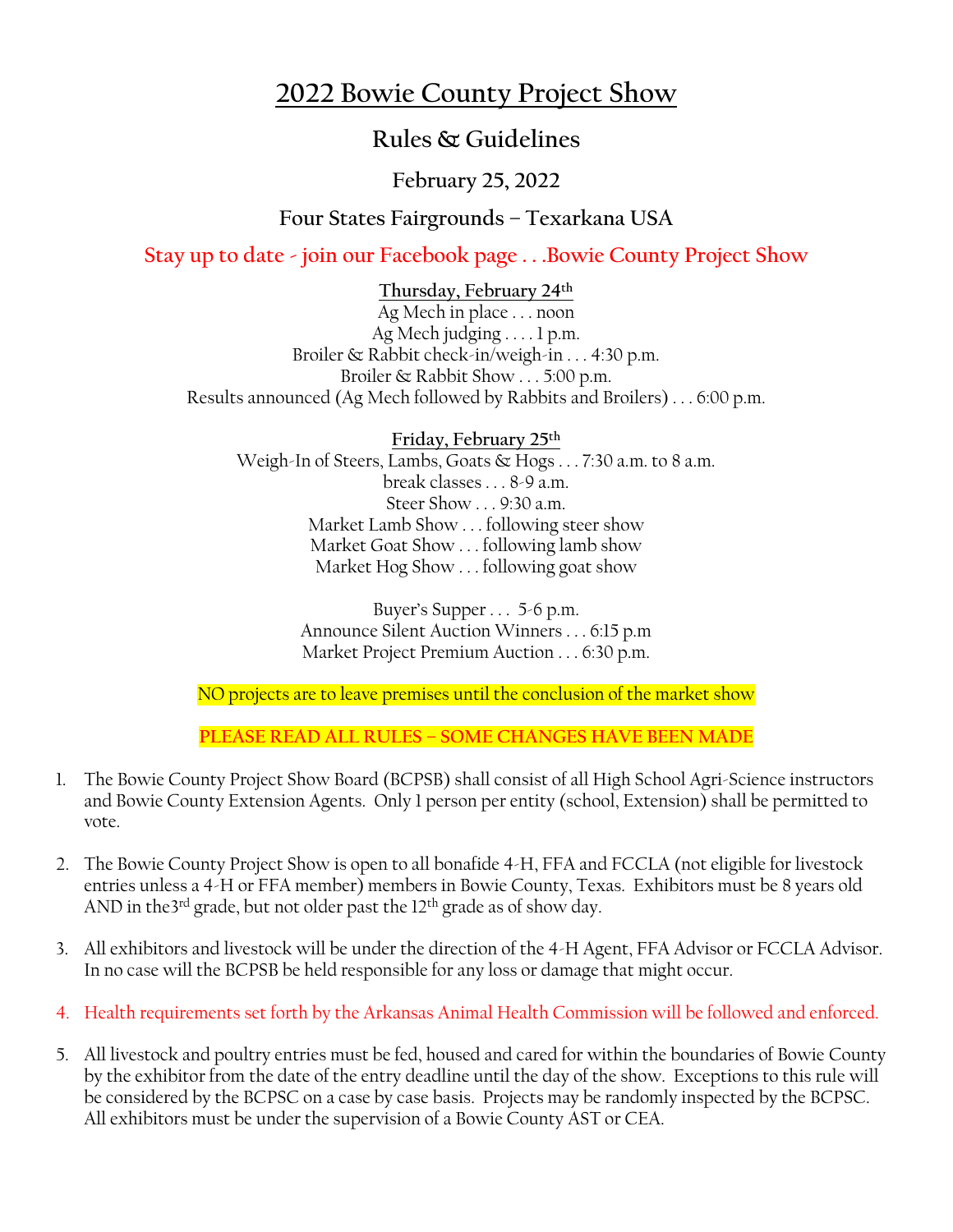*6.* **Entry Fees**: \$25 per entry. **All entry fees must be paid at time of entry (see rule #8).** All entries must be made through your AST or CEA and fees are to be paid with **one (1) check per FFA chapter or 4-H***.* Entry fee is Non-Refundable.

#### 7. **Maximum number per species per exhibitor to be entered**:

|                     | <b>Steers</b>       | 2 head<br>$\mathbb{R}^2$ . In the $\mathbb{R}^2$                                   |
|---------------------|---------------------|------------------------------------------------------------------------------------|
|                     | Market Lambs        | 2 head<br>$\mathbf{1}$                                                             |
|                     | Market Goats        | 2 head<br>$\mathbb{R}^2$ . In the $\mathbb{R}^2$                                   |
|                     | Market Hogs         | $\ldots$ 2 head                                                                    |
|                     | <b>Broilers</b>     | $\ldots$ l pen                                                                     |
|                     | Meat Rabbits        | $\ldots$ l pen                                                                     |
| 8. Entry Deadlines: | <b>Steers</b>       | December 2, 2021<br>$\ldots$                                                       |
|                     | Market Lambs        | December 2, 2021<br>$\mathbb{R}^2$ . In the $\mathbb{R}^2$                         |
|                     | Market Goats        | December 2, 2021<br>$\mathbb{R}^2$ . In the $\mathbb{R}^2$                         |
|                     | Market Hogs         | December 2, 2021<br>$\mathbf{1}$                                                   |
|                     | Broilers (order by) | December 2, 2021<br>$\mathbf{1}$ . The set                                         |
|                     | Meat Rabbits        | December 2, 2021<br>$\ldots$ .                                                     |
|                     |                     | (let breeder know by October 31 <sup>st</sup> that you will need a pen of rabbits) |

- 9. **Ownership**: All animals must be the legal property of the exhibitor from the date of the entry deadline until the day of the show.
- 10. **Joint Ownership**: an animal may be validated in the name of two or more exhibitors **ONLY** IF all of the following criteria are met (same as state validation ownership rules):
	- o where brother & sister may have differing last names, it must be noted on validation form
	- o they are brother/sister by hair relationship or are legally adopted
	- $\circ$  all listed are bona fide junior exhibitors  $\&$  eligible to show as junior exhibitors as stated in the show rules
	- o all permanently reside in the same county
- 11. **Substitutions**: No substitutions of animals allowed for any reason, even death of an animal. (ONLY animals that have been validated may show). Substitute exhibitors for show must be a junior and approved by show committee prior to show.
- 12. **Validation:** ALL species will be validated NO LATER than dates listed in Division Rules. Each exhibitor will be allowed to validate an unlimited number of projects per species. Exhibitors may only place one order for broilers. Check with your CEA or AST for exact date of validation for your club or chapter. See Rule #7 for maximum number of entries each exhibitor may enter.
- 13. **Weigh-in**: During the official weigh-in time the animal will be allowed ONLY 1 trip across the scales. At time of weigh-in, a MAXIMUM of 2 head/species/exhibitor may be weighed during official weigh-in (if only 1 head was validated per exhibitor – only 1 head may be weighed). At the conclusion of weigh-in all un-weighed animals will be disqualified and scratched from the show. At the conclusion of official weighin market beef cattle, lambs, goats & hogs will be broken into classes as fairly as possible using natural breaks. Animals that do not weigh within the specified limits will be sifted and not allowed to show.
- 14. **Clipping**: No clipping of any kind on any animal is allowed on the show grounds or surrounding area, including parking area. Failure to comply will result in disqualification. All clipping, horn tipping, etc. must be done before animal arrives on grounds.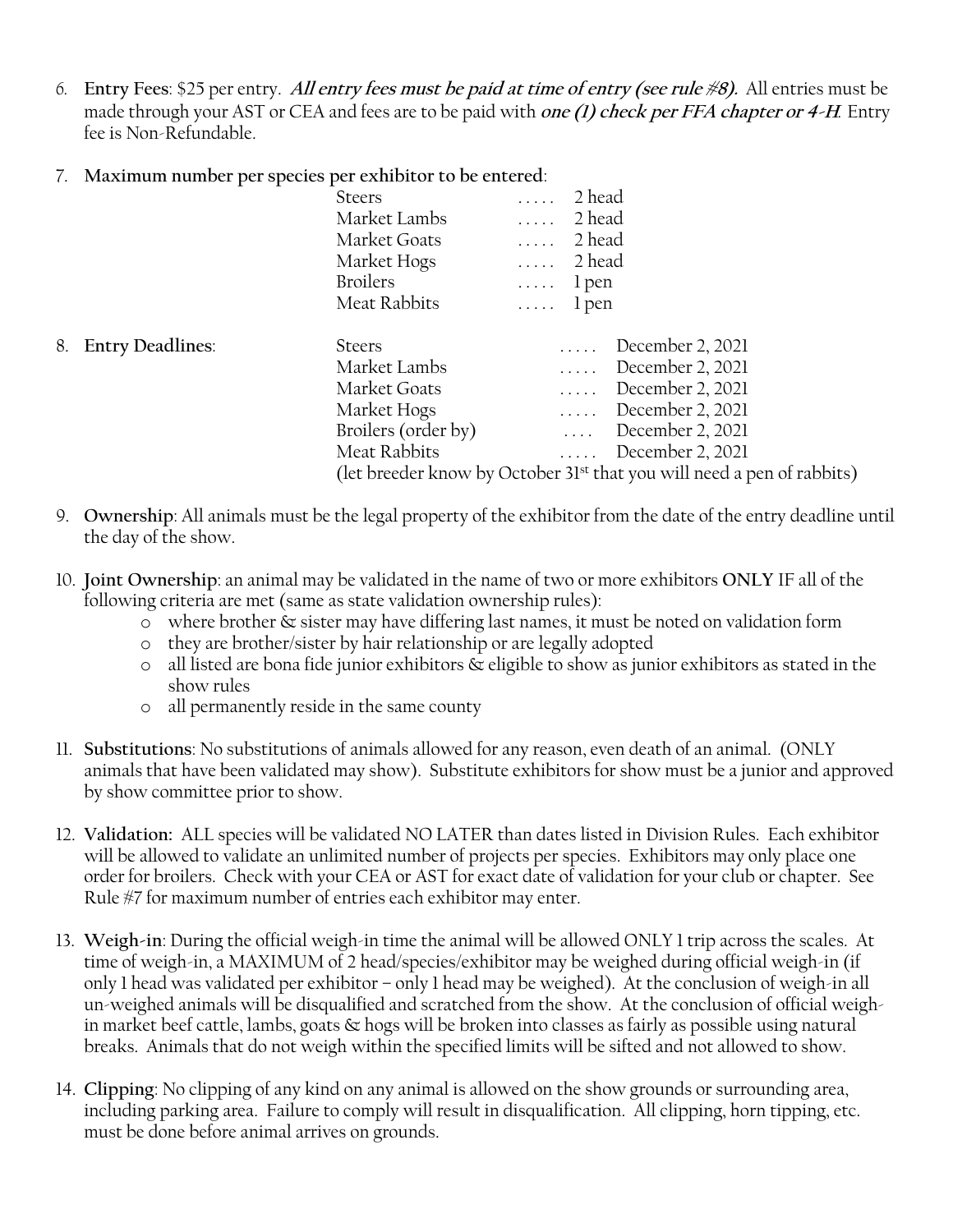- 15. NO unethical treatment of livestock is allowed. Any animal which is found to have been treated for the purpose of "covering up" defects or to deceive the judge or any official, shall be eliminated from the show. **ABSOLUTELY no pumping, tubing or any other forced feeding will be allowed UNLESS conducted by a licensed veterinarian.** NO paint, powder or other coloring products may be used to change the color of the animal. Normal accepted grooming products are approved. Violators will be disqualified.
- 16. **Showmanship:** Steers, Market Lambs, Market Goats, Market Hogs & Rabbits will have a Showmanship contest. <mark>Showmanship will consist of 3 age divisions - PeeWee (up to-2<sup>nd</sup> grade), Junior (8 & in the 3<sup>rd</sup></mark> grade - 8<sup>th</sup> grade) and Senior (9<sup>th</sup> grade through 12<sup>th</sup> grade). Junior and Senior participants must have exhibited their own project in their respective species divisions to be eligible for showmanship. The BCPSB reserves the right to amend showmanship divisions based on entries.
- 17. The decisions of the judges and BCPSB will be final in all classes and all situations.
- 18. **Release**: **projects will be released at the conclusion of the show.** Failure to clean up facility (stalls/pens) will result in forfeiture of awards and/or premiums at the discretion of the BCPSC. Pens/Stalls NOT cleaned prior to leaving will be assessed a \$250 clean-up fee to be deducted from premiums. Non-sale entries with Pens/Stalls NOT cleaned prior to leaving will forfeit eligibility to participate in the "market show" for 1 year.
- 19. **Exhibitor AND Parent/Guardian Meeting:** an exhibitor AND parent/guardian meeting to review rules and procedures will be held prior to the county show. Attendance is REQUIRED of the exhibitor AND parent/guardian. 2020-2021 meeting date is **January 6, 2022** at 6:30 p.m. at Myrtle Springs Baptist Church – Hooks.
- 20. **Commission:** a 10% commission will be deducted from each Premium Auction lot and Ag Mech lot sold. Entry fees and a portion of the commission will cover the expenses such as judges, awards and an 8x10 buyer photo. The remaining commission money will go into a scholarship fund. Add-on monies are to be placed with sale secretary PRIOR to the sale (NO LATER THAN 6 p.m.) and will not be announced during the auction. Photo and Thank You note to be delivered in person by the exhibitor to the buyer.
- 21. **Sale:** sale participants are NOT to approach or harass buyers once they are on the show grounds. Participant will be disqualified from the sale for breaching this rule. Exhibitors MAY sell a maximum of 2 projects from different species in the Premium Auction.
- 22. **Protests**: all protests must be in writing and be accompanied by a deposit of \$100, which will be forfeited if the protest is not sustained. Such protests must state plainly the cause of the complaint or appeal and must be delivered to the BCPSB immediately after the occasion of such protest. Protests will be accepted prior to the judging. Judging procedures will not be interrupted for protest investigation. Depending on the basis of the protest, a decision may be withheld until a complete investigation is done.
- 23. Failure to comply with any of the rules and guidelines may result in the forfeiture of awards at the discretion of the BCPSB.
- **24. By signing entry application, you (exhibitor, parent and AST/CEA) are agreeing to adhere to the above rules and guidelines as set forth by the Bowie County Project Show Board, all of which you have read and agreed to the provisions contained therein as a part of this contest. You will abide by the Texas 4-H/FFA Livestock Program Ethics Policy. You also agree not to hold the Bowie County Project Show Board or Four States Fairgrounds responsible for damage which may occur during the duration of this show.**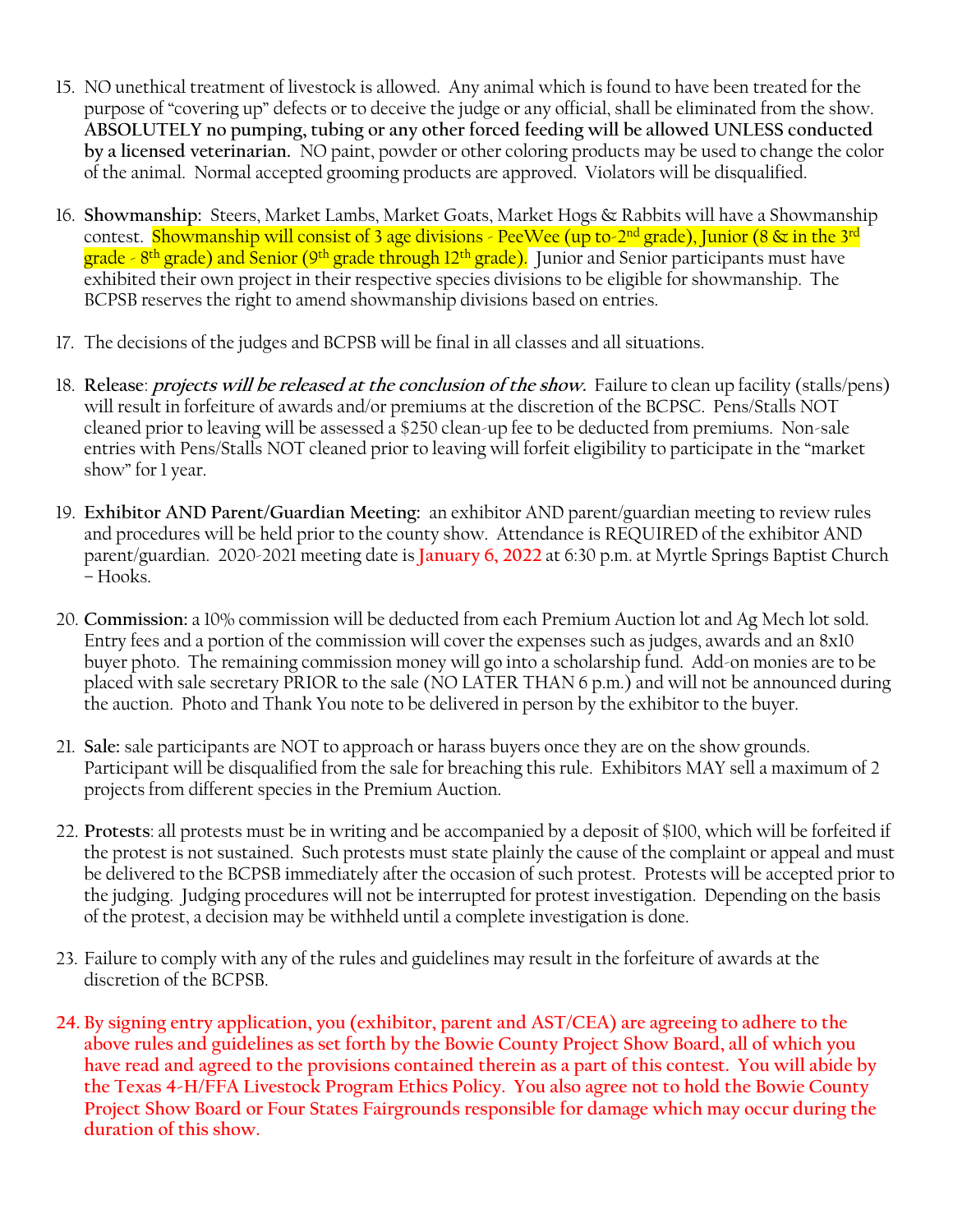- 25. **Scholarship:** The number of scholarships awarded will be based on amount of money available. To be eligible for the scholarship, exhibitors must have participated in the county show for a minimum of two (2) years. Applications will be made available by your club/chapter advisor. Scholarship recipients will be announced prior to the beginning of the auction.
- 26. **Buyer's Meal:** Premium Sale participants will serve the meal at the Buyer's Supper. Once all buyers have been served, participants may fix a plate and join the buyers. NO solicitation during supper – ONLY general conversation about your project and experience.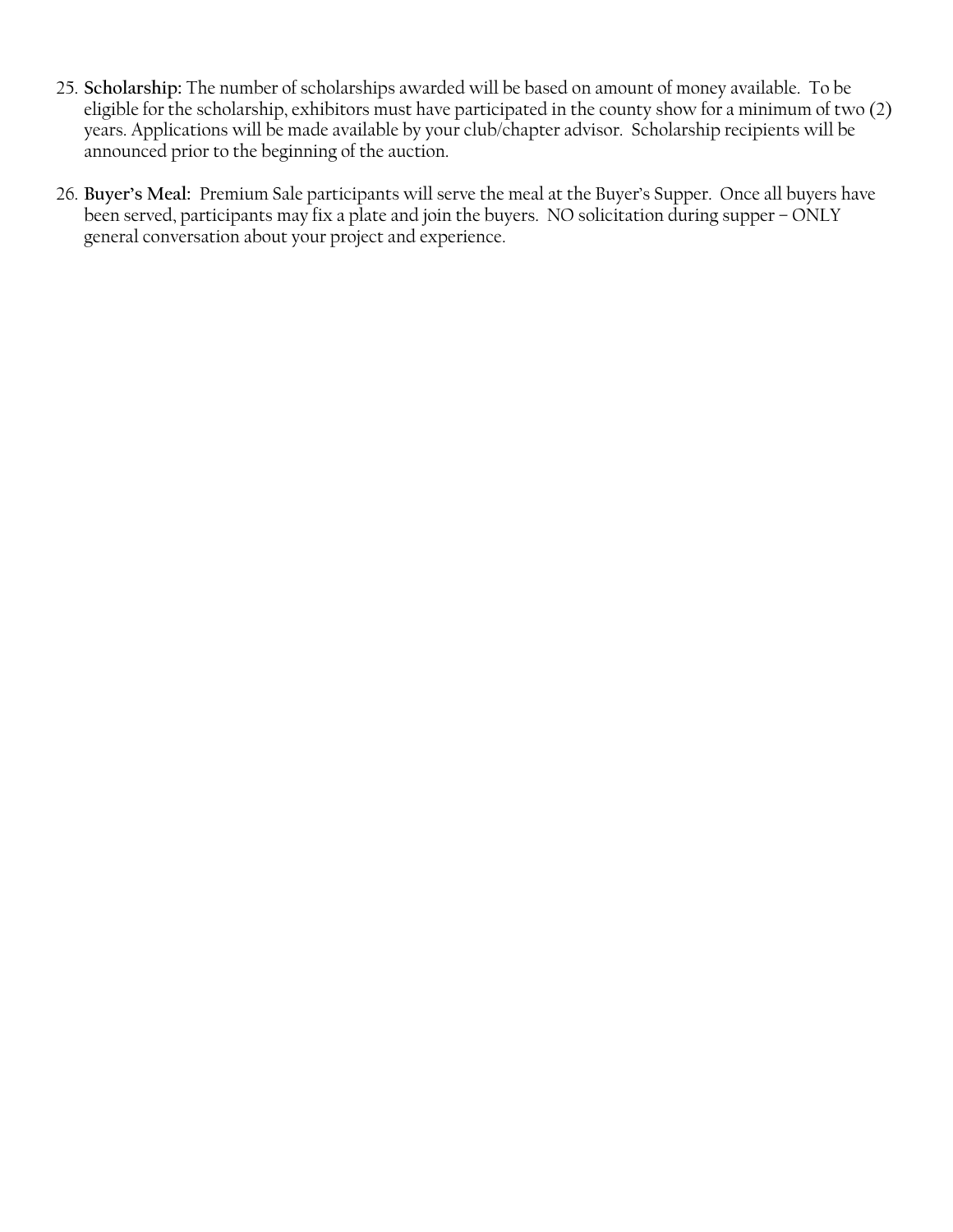## **DIVISION GUIDELINES**

#### **ALL entry fees unless otherwise noted below are due by December 2, 2021**

**- may validate an unlimited number of animals BUT only enter number listed in rule #7 -**

#### **Steers: Division Superintendents – Angie Duke & Cherrie Curtis**

- 1. must be owned and validated by December 2, 2021
- 2. no clipping on grounds
- **3. blow & go – no fitting**
- 4. weight limits: minimum 900#; maximum 1400# (**NO GIVE**)
- 5. cattle will be weighed & divided in to classes (no divisions)
- 6. no tubing, filling or unethical treatment of animal
- 7. may enter a maximum of 2 head
- 8. entry fee \$25/head (due at entry)

#### **Market Lambs: Division Superintendents – Brandon McClure & Steve Harris**

- 1. must be owned and validated by December 2, 2021
- 2. wethers & ewe lambs are eligible to show
- 3. prior to arrival lambs must be slick shorn with 3/8" of hair or less from knee  $\&$  hock up
- 4. no clipping on grounds
- 5. no tubing, filling or unethical treatment of animal drenching for hydration purposes will be permitted
- 6. weight limits: minimum 90#; no maximum (**NO GIVE**)
- 7. must have milk teeth to show superintendent will check
- 8. lambs will be weighed & divided into classes
- 9. may enter a maximum of 2 lambs
- 10. entry fee \$25/head (due at entry)

#### **Market Goats: Division Superintendents – Brandon McClure & Steve Harris**

- 1. must be owned and validated by December 2, 2021
- 2. wethers & does are eligible to show
- 3. prior to arrival goats must be slick shorn with  $3/8$ " of hair or less from knee  $\infty$  hock up
- 4. no clipping or horn tipping on grounds
- 5. no tubing, filling or unethical treatment of animal drenching for hydration purposes will be permitted
- 6. weight limits: minimum 50#, maximum 120# (**NO GIVE**)
- 7. goats will be weighed & divided into classes
- 8. may enter a maximum of 2 goats
- 9. entry fee \$25/head (due at entry)

#### **Market Hogs: Division Superintendents – Daniel Morton**

- 1. must be owned and validated by December 2, 2021
- 2. barrows & gilts are eligible to show
- 3. no clipping on grounds
- 4. no tubing or unethical treatment of animal
- 5. weight limits: minimum 210#, maximum 280# (**NO GIVE**)
- 6. hogs will be weighed & divided into classes
- 7. may enter a maximum of 2 hogs
- 8. entry fee \$25/head (due at entry)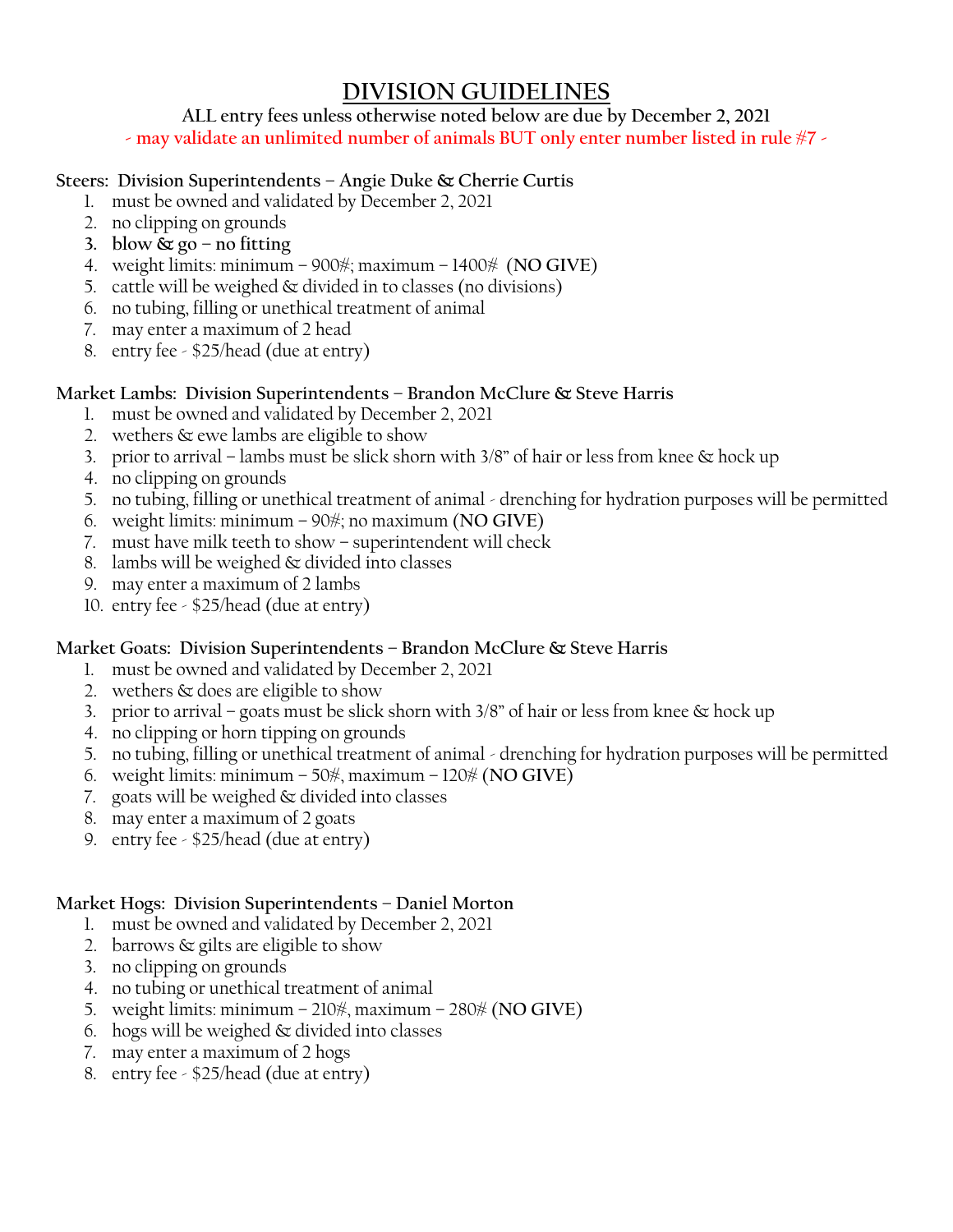#### **Broilers: Division Superintendents – Keith Westbrook**

- **1. Deadline to order chicks is December 2, 2021 – to order contact your Ag Science Teacher or County Extension Educator.**
- 2. Entry deadline for broilers is December 2, 2021
- 3. Pick up date will be approximately 6 weeks prior to show (on or about 1/13/2022) check with your AST or CEA for specific time.
- 4. each exhibitor may enter 1 pen of broilers a pen consists of 3 live birds
- 5. broilers will not be weighed
- 6. entry fee \$25 per pen due at entry
- 7. each exhibitor will receive approximately 25 chicks per pen

#### **Meat Rabbits: Division Superintendents – Brad Hunt**

- 1. **responsible for getting own rabbits** (let breeder know by November 15th so they can plan their breeding for the Bowie County show)
- 2. entry deadline is December 2, 2021
- 3. rabbit validation/verification will be on or about January 25, 2022 time & location to be announced
- 4. entry fee of \$25 per pen due at entry
- 5. each exhibitor may enter 1 pen of rabbits a pen consists of 3 live rabbits
- 6. weight limits: minimum  $3\frac{4}{3}$ , maximum  $5.5\frac{4}{3}$
- 7. no limit to number to be validated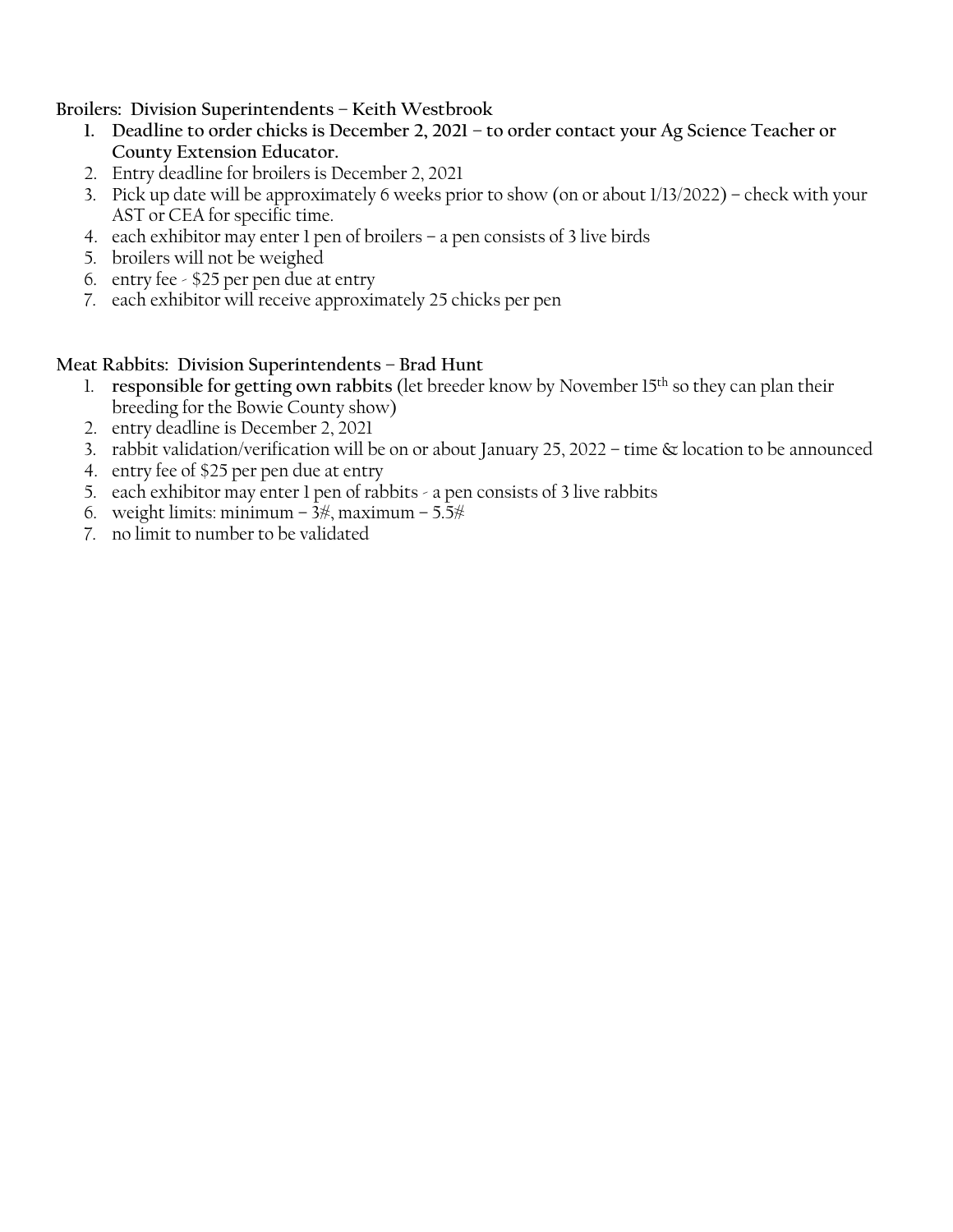#### **Bowie County 4-H – FFA – FCCLA Project Show Division February 24, 2022**

#### **Ag Mech Show Chairs: Michael Meadows, Steve McGowan & Braven Smith Fine Arts Show Chairs: Kassie Loe & Cherrie Curtis**

- 1. Entry fee: Divisions A-G \$25 per project; Division H \$5
- 2. Entry deadline: January 28, 2022
- 3. Projects are to in place by noon Thursday, February 24<sup>th</sup>.
- 4. Projects will be judged ribbons given in each division. Buckles will be awarded to the overall Ag Mechanics champion and reserve champion project. Ag Mech exhibitors will interact with judge – no notebook. Judging will begin at 1 p.m. Thursday, February 24 th
- 5. Individuals or Teams may enter a project. Teams will consist of **no more than 4 people**. Names of team members to be listed at time of entry.
- 6. Exhibitors may enter a maximum of two (2) projects as a group or an individual.
- 7. Construction of project must have occurred after previous years project show.
- 8. Projects **MUST** have a division listed on entry form.
- 9. Projects exhibited in Divisions A through H may be sold through silent auction. A 10% commission to go toward scholarship fund. Students that exhibit a project are eligible to apply for scholarship if all other criteria are met. will cover the expenses such as judges, awards and an 8x10 buyer photo. The remaining commission money will go into a scholarship fund. Photo and Thank You note to be delivered in person by the exhibitor to the buyer. Bidding will stop at 5:30 p.m. Friday, February 26<sup>th</sup> to move bid sheets to central location. Bidding will end promptly at 5:45 p.m.
- 10. All projects sold one premium check will be made out to their respective Ag Chapter or to 4-H.
- 11. Exhibitors may PO a sale project without a 10% commission. A minimum bid MUST be specified as the opening bid by show time.
- 12. Indicate at entry if you do NOT want to sell your project.
- 13. Projects must fit one of the divisions listed below. Exhibitor MUST declare a division at entry. The committee reserves the right to re-classify the project.
- 14. Divisions: examples for each division are listed below but not limited to items listed
	- A. Livestock Equipment B. Farm, Home & Yard Convenience Squeeze Chute Swing Feeders Fire Pit Mineral Boxes Picnic Table Head Gates BBQ Cooker/Pits Trim Chutes **Decorative Gates** C. Shop & Farm Equipment (non-livestock) D. Trailers Tables Livestock Vises Utility Metal Benders **CELL COMENTIAL SERVICES** Other Trailers Sprayers E. Wildlife Projects F. Woodwork Projects Blinds Show Boxes Feeder Book Cases Stands Tool Boxes Gun Racks – non-wood Gun Racks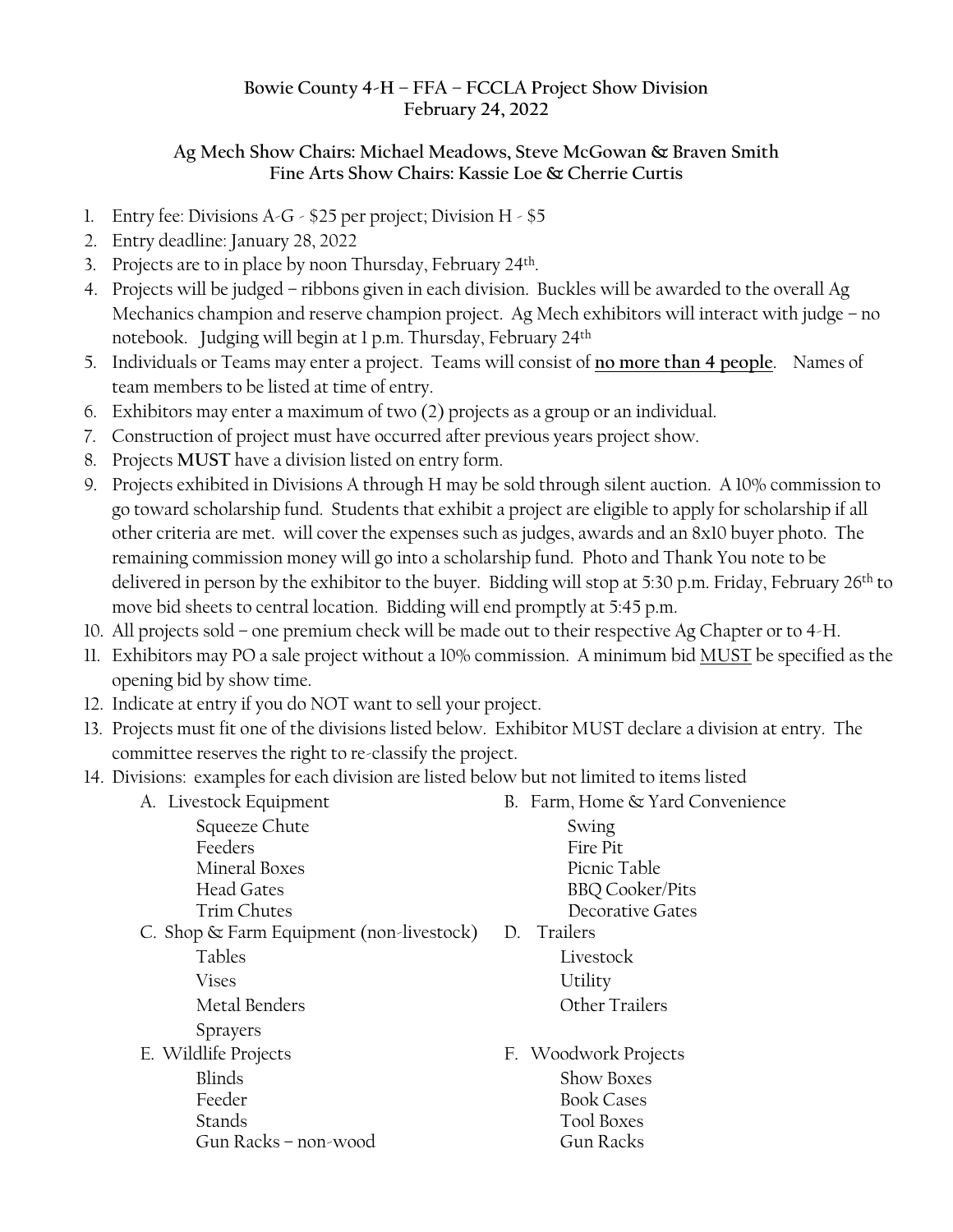G. Home & Decorative H. Fine Arts Quilts Photography

Floral Paint – oil or acrylic Pencil Hand-Crafts

## Fine Arts category descriptions: labels must be attached to back of all entries

- **Photography** must have been taken by exhibitor between January 1, 2021 and January 28, 2022. A photo may be entered in only one category.
	- o **Animal** domestic or wildlife
	- o **Catch-All** any photo that does not clearly fit another category
	- o **Enhanced** a single photo that has been technically manipulated (example: photoshop, filters, artistic borders, stitched into a panoramic photo)
	- o **Landscape** focus of the photo is landscapes, outdoor scenic, nature images, sunsets, urban landscape, cityscape, seascapes, farms – image focus on the beauty of the outdoors
	- o **People** photos of all walks of life, parenting & family, children, babies, sports, couples, models/fashion
	- o **Plant/Flora** photos of interesting, unique and beautiful flowers or flora; outdoors or indoors; image should be of a single flower, plant, bush, tree, etc. (large collections of plants should be considered landscape)
	- o **Still Life** image should depict inanimate objects, typically a small groups of objects (example: small group of food or pottery or related objects)
- **Paint and Pencil** must have been done by exhibitor within the past 2 years. Entry must not exceed 30" x 40" nor be smaller than 8" x 10"
	- o **Animal** domestic or wildlife
	- o **Catch-All** any photo that does not clearly fit another category
	- o **Enhanced** a single photo that has been technically manipulated (example: photoshop, filters, artistic borders, stitched into a panoramic photo)
	- o **Landscape** focus of the photo is landscapes, outdoor scenic, nature images, sunsets, urban landscape, cityscape, seascapes, farms – image focus on the beauty of the outdoors
	- o **People** photos of all walks of life, parenting & family, children, babies, sports, couples, models/fashion
	- o **Plant/Flora** photos of interesting, unique and beautiful flowers or flora; outdoors or indoors; image should be of a single flower, plant, bush, tree, etc. (large collections of plants should be considered landscape)
	- o **Still Life** image should depict inanimate objects, typically a small groups of objects (example: small group of food or pottery or related objects)
- **Hand Crafts** decorative sculpture made of wood or clay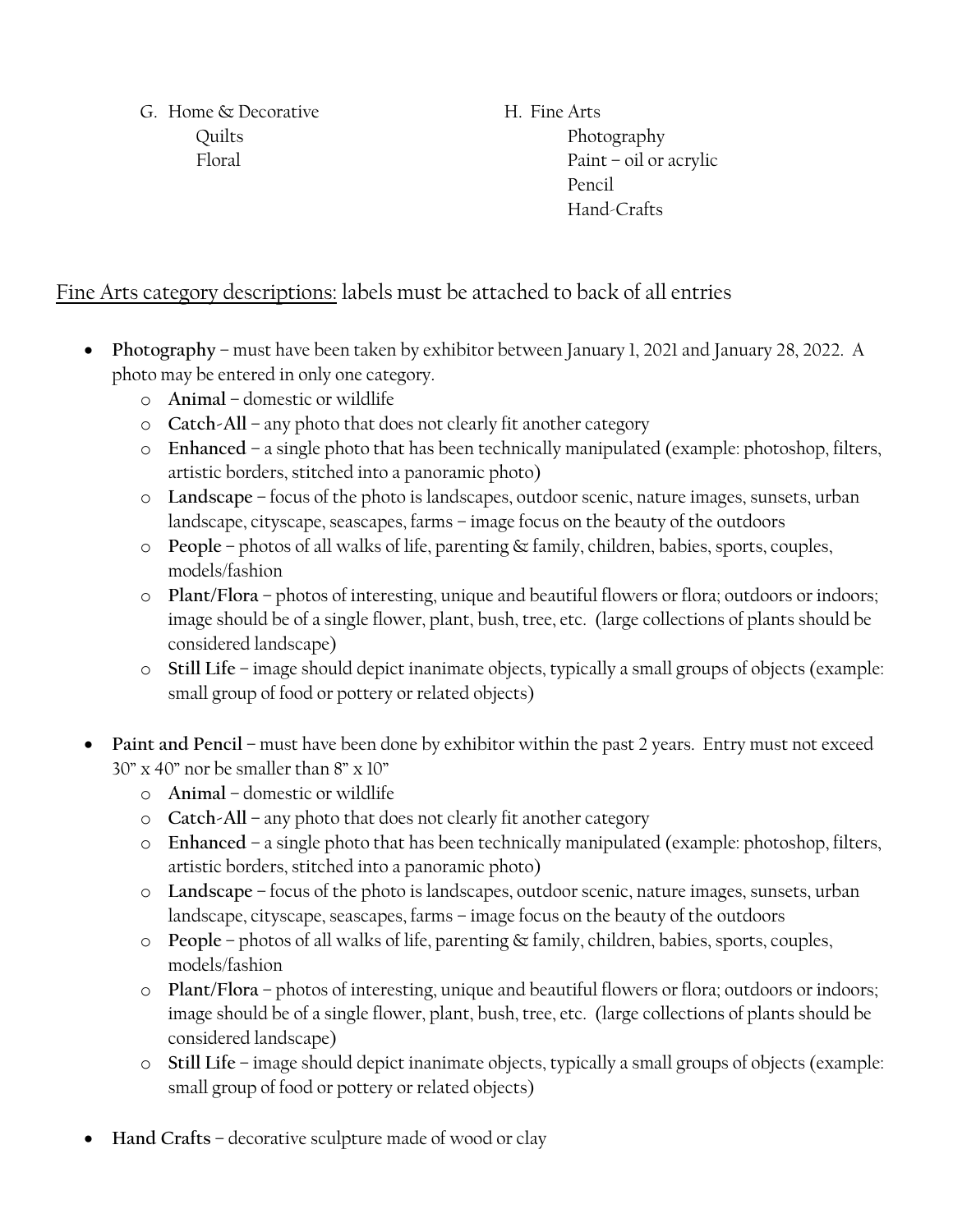



## **1. EXHIBITOR INFORMATION – type or print clearly**

| Exhibitor's Home Mailing Address: National Accounts and Accounts and Accounts and Accounts and Accounts and Accounts and Accounts are also as a set of the Accounts and Accounts are also as a set of the Accounts and Account |                                                                                                                                                                                                                                                                                                             |
|--------------------------------------------------------------------------------------------------------------------------------------------------------------------------------------------------------------------------------|-------------------------------------------------------------------------------------------------------------------------------------------------------------------------------------------------------------------------------------------------------------------------------------------------------------|
|                                                                                                                                                                                                                                |                                                                                                                                                                                                                                                                                                             |
|                                                                                                                                                                                                                                |                                                                                                                                                                                                                                                                                                             |
|                                                                                                                                                                                                                                |                                                                                                                                                                                                                                                                                                             |
|                                                                                                                                                                                                                                |                                                                                                                                                                                                                                                                                                             |
|                                                                                                                                                                                                                                | $\mathbf{r}$ , $\mathbf{r}$ , $\mathbf{r}$ , $\mathbf{r}$ , $\mathbf{r}$ , $\mathbf{r}$ , $\mathbf{r}$ , $\mathbf{r}$ , $\mathbf{r}$ , $\mathbf{r}$ , $\mathbf{r}$ , $\mathbf{r}$ , $\mathbf{r}$ , $\mathbf{r}$ , $\mathbf{r}$ , $\mathbf{r}$ , $\mathbf{r}$ , $\mathbf{r}$ , $\mathbf{r}$ , $\mathbf{r}$ , |

By signing entry application, you (exhibitor, parent and AST/CEA) are agreeing to adhere to the Bowie County Project Show rules and guidelines as set forth by the Bowie County Project Show Board, all of which you have read and agreed to the provisions contained therein as a part of this contest. You will abide by the Texas 4-H / FFA Livestock Program Ethics Policy. You also agree not to hold the Bowie County Project Show Board or Rancho del Sol responsible for damage which may occur during the duration of this show.

## **2. ANIMAL INFORMATION**

| Physical Address/Location of livestock project: _________________________________                                                                                                                                              |  |  |                                                                                                                                                                                                                                    |
|--------------------------------------------------------------------------------------------------------------------------------------------------------------------------------------------------------------------------------|--|--|------------------------------------------------------------------------------------------------------------------------------------------------------------------------------------------------------------------------------------|
| Department: Market Hog Market Goat Market Lamb Steer Pen of Broiler Pen of Rabbits                                                                                                                                             |  |  |                                                                                                                                                                                                                                    |
|                                                                                                                                                                                                                                |  |  | Validation Tag #: 1990 Description: 2008 Description: 2008 Description: 2008 Description: 2008 Description: 2008 Description: 2008 Description: 2008 Description: 2008 Description: 2008 Description: 2008 Description: 2008 D     |
| Animal Name: 1988. The Common Section 2014 19:30:00 Animal Name: 1988. The Common Section 2014.                                                                                                                                |  |  |                                                                                                                                                                                                                                    |
|                                                                                                                                                                                                                                |  |  |                                                                                                                                                                                                                                    |
|                                                                                                                                                                                                                                |  |  |                                                                                                                                                                                                                                    |
| Department: Market Hog Market Goat Market Lamb Steer Pen of Broiler Pen of Rabbits                                                                                                                                             |  |  |                                                                                                                                                                                                                                    |
|                                                                                                                                                                                                                                |  |  | Validation Tag #: 1988 Description: 2008 1998 Description: 2008 1999 Description:                                                                                                                                                  |
| Animal Name: 1988. The Contract of the Contract of the Contract of the Contract of the Contract of the Contract of the Contract of the Contract of the Contract of the Contract of the Contract of the Contract of the Contrac |  |  |                                                                                                                                                                                                                                    |
|                                                                                                                                                                                                                                |  |  |                                                                                                                                                                                                                                    |
|                                                                                                                                                                                                                                |  |  | Physical Address/Location of livestock project: _________________________________                                                                                                                                                  |
| Department: Market Hog Market Goat Market Lamb Steer Pen of Broiler Pen of Rabbits                                                                                                                                             |  |  |                                                                                                                                                                                                                                    |
|                                                                                                                                                                                                                                |  |  |                                                                                                                                                                                                                                    |
|                                                                                                                                                                                                                                |  |  | Animal Name: <u>New York: Animal Name:</u> New York: New York: New York: New York: New York: New York: New York: New York: New York: New York: New York: New York: New York: New York: New York: New York: New York: New York: New |
|                                                                                                                                                                                                                                |  |  |                                                                                                                                                                                                                                    |
|                                                                                                                                                                                                                                |  |  | Physical Address/Location of livestock project: _________________________________                                                                                                                                                  |
| Department: Market Hog Market Goat Market Lamb Steer Pen of Broiler Pen of Rabbits                                                                                                                                             |  |  |                                                                                                                                                                                                                                    |
|                                                                                                                                                                                                                                |  |  |                                                                                                                                                                                                                                    |
|                                                                                                                                                                                                                                |  |  |                                                                                                                                                                                                                                    |
|                                                                                                                                                                                                                                |  |  |                                                                                                                                                                                                                                    |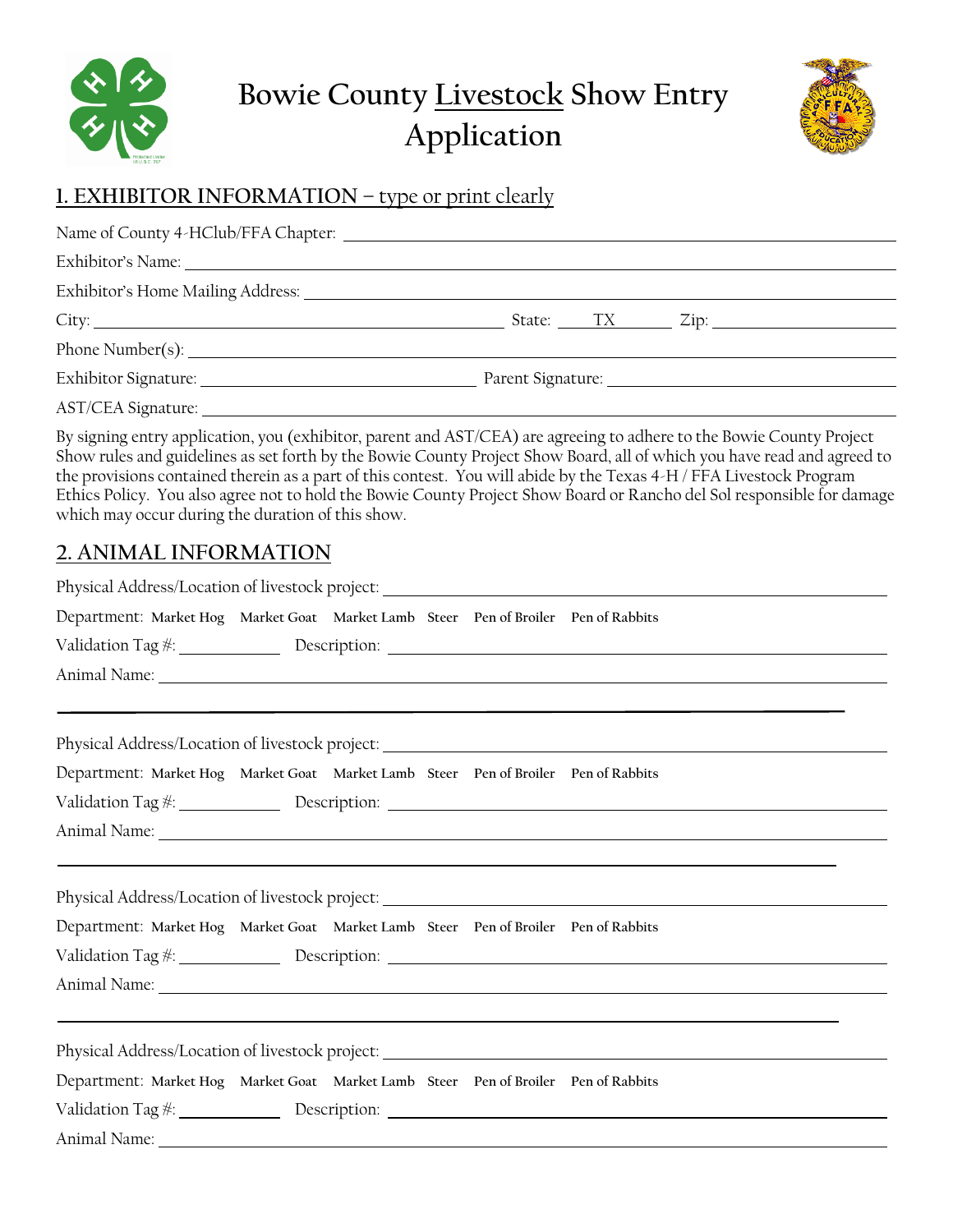| Protected Under<br>18 U.S.C. 707 |  |
|----------------------------------|--|

# **Bowie County Project Show Entry Application**

type or print clearly



| Name of 4-HClub/FFA Chapter:                                                                                                                                                                                                   |  |  |
|--------------------------------------------------------------------------------------------------------------------------------------------------------------------------------------------------------------------------------|--|--|
| Exhibitor 1 Name: 1 and 1 Name: 1 and 1 and 1 and 1 and 1 and 1 and 1 and 1 and 1 and 1 and 1 and 1 and 1 and 1 and 1 and 1 and 1 and 1 and 1 and 1 and 1 and 1 and 1 and 1 and 1 and 1 and 1 and 1 and 1 and 1 and 1 and 1 an |  |  |
|                                                                                                                                                                                                                                |  |  |
|                                                                                                                                                                                                                                |  |  |
|                                                                                                                                                                                                                                |  |  |
|                                                                                                                                                                                                                                |  |  |
|                                                                                                                                                                                                                                |  |  |
|                                                                                                                                                                                                                                |  |  |
|                                                                                                                                                                                                                                |  |  |
|                                                                                                                                                                                                                                |  |  |
| Exhibitor 4 Name: 1988. The contract of the contract of the contract of the contract of the contract of the contract of the contract of the contract of the contract of the contract of the contract of the contract of the co |  |  |
|                                                                                                                                                                                                                                |  |  |
|                                                                                                                                                                                                                                |  |  |
|                                                                                                                                                                                                                                |  |  |
|                                                                                                                                                                                                                                |  |  |
|                                                                                                                                                                                                                                |  |  |
|                                                                                                                                                                                                                                |  |  |
|                                                                                                                                                                                                                                |  |  |
| By signing entry application you (exhibitor parent and AST/CEA) are agreeing to adhere to the Rowie County Market                                                                                                              |  |  |

By signing entry application, you (exhibitor, parent and AST/CEA) are agreeing to adhere to the Bowie County Market Livestock Show rules and guidelines as set forth by the Bowie County Market Livestock Show Committee, all of which you have read and agreed to the provisions contained therein as a part of this contest. You will abide by the Texas 4-H/FFA Livestock Program Ethics Policy. You also agree not to hold the Bowie County Market Livestock Show Committee, Buyer's Committee, City of New Boston or New Boston Chamber of Commerce responsible for damage which may occur during the duration of this show.

### **2. PROJECT INFORMATION**

|  | Sell: yes no |  |  |  |
|--|--------------|--|--|--|
|  |              |  |  |  |
|  |              |  |  |  |
|  |              |  |  |  |
|  |              |  |  |  |